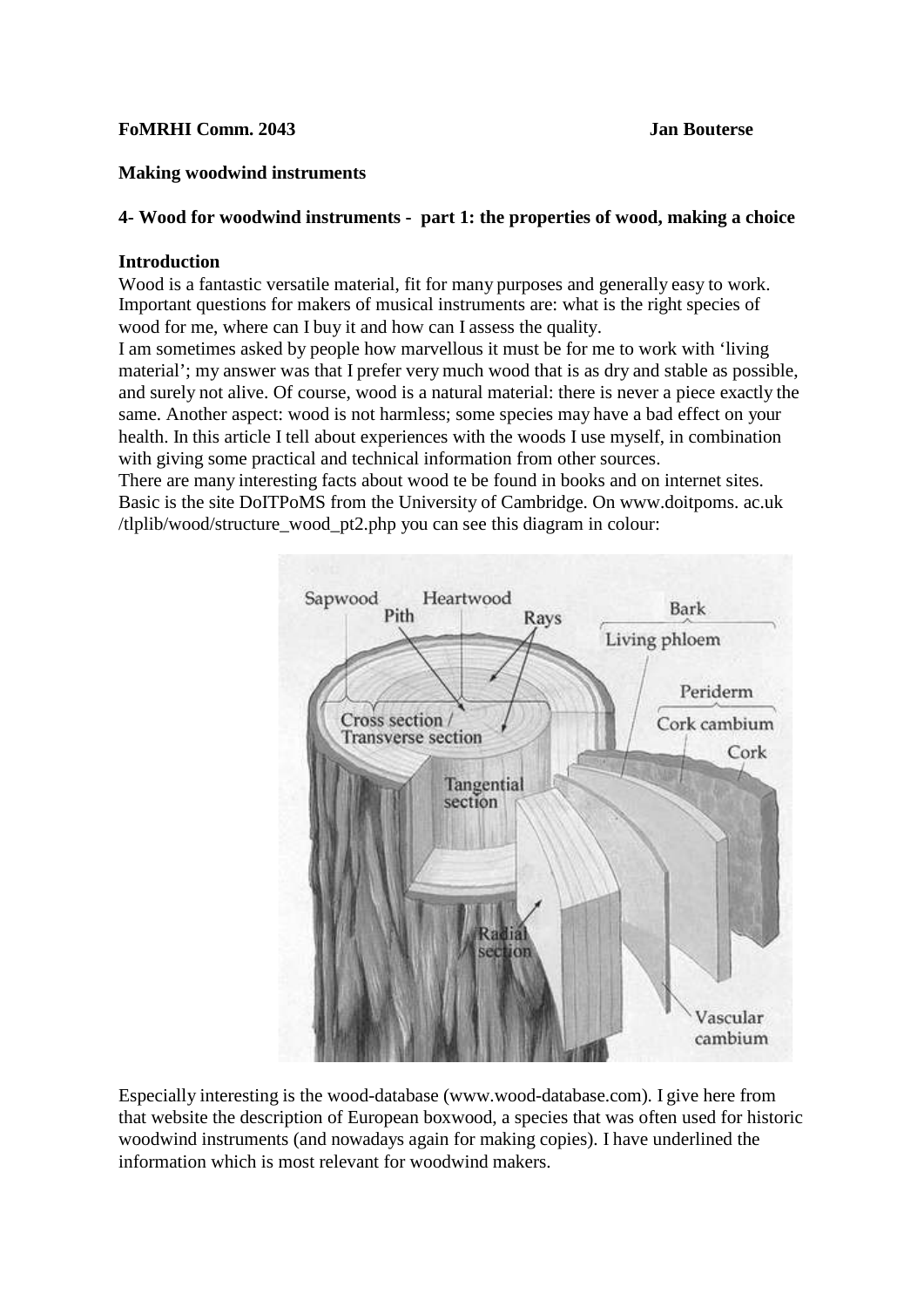#### **Boxwood** (*Buxus sempervirens*)

- Common Name(s): Boxwood, Common Box, European Box
- Scientific Name: Buxus sempervirens
- Distribution: Europe, northwest Africa, and southwest Asia
- Tree Size: 10-25 ft (3-8 m) tall, 4-6 in (12-20 cm) trunk diameter
- Average Dried Weight: 61 lbs/ft3 (975 kg/m3)
- Specific Gravity (Basic, 12% MC): .68, .98
- Janka Hardness: 2,840 lbf (12,610 N)
- Modulus of Rupture: 20,960 lbf/in2 (144.5 MPa)
- Elastic Modulus: 2,494,000 lbf/in2 (17.20 GPa)
- Crushing Strength: 9,950 lbf/in2 (68.6 MPa)
- Shrinkage: Radial: 6.2%, Tangential: 9.8%, Volumetric: 15.8%, T/R Ratio: 1.6

- Color/Appearance: Color tends to be a light cream to yellow, which tends to darken slightly with prolonged exposure to light. Sapwood not distinct from heartwood.

- Grain/Texture: Boxwood has a fine, even texture with a natural luster. The grain tends to be straight or slightly irregular.

- Endgrain: Diffuse-porous; small pores, very numerous, exclusively solitary; growth rings distinct due to decrease in latewood pore frequency and color change; parenchyma not visible; narrow rays, normal spacing.

- Rot Resistance: Heartwood is rated as durable, though it can become stained with dark streaks due to fungal attack. Occasionally susceptible to insect attack.

- Workability: Boxwood tends to be somewhat difficult to work in flat dimensions, though it is superbly suited for turning. Tearout can occur on pieces with irregular grain during planing and other machining operations. Boxwood has a slight blunting effect on cutters.

- Odor: No characteristic odor.

- Allergies/Toxicity: Although severe reactions are quite uncommon, Boxwood has been reported as a sensitizer. Usually most common reactions simply include eye, skin, and respiratory irritation.

- Pricing/Availability: Usually only available in small quantities and sizes, Boxwood tends to be very expensive.

- Sustainability: This wood species is not listed in the CITES Appendices or on the IUCN Red List of Threatened Species.

- Common Uses: Boxwood is well-suited for carving and turning, and the tree's diminutive size restricts it to smaller projects. Some common uses for Boxwood include: carvings, chess pieces, musical instruments (flutes, recorders, woodwinds, etc.), rulers, handles, turned objects, and other small specialty items.

Comments: It's a shame that the term 'Boxwood' has become so convoluted and confused in modern times, as there seems to be one particular wood species that has historically been associated with the name Boxwood: Buxus sempervirens. It is this species that can be considered the original, genuine boxwood.

- Boxwood's ability to hold crisp details in carvings and lathe work, in combination with its color and silky-fine texture truly make it a classic.

- Other species in different genera tend to have similar appearances and working characteristics, (i.e., fine texture, hard, and heavy), and perhaps get marketed under the boxwood name, much like many woods are called by the mahogany name.

- Related species: None available.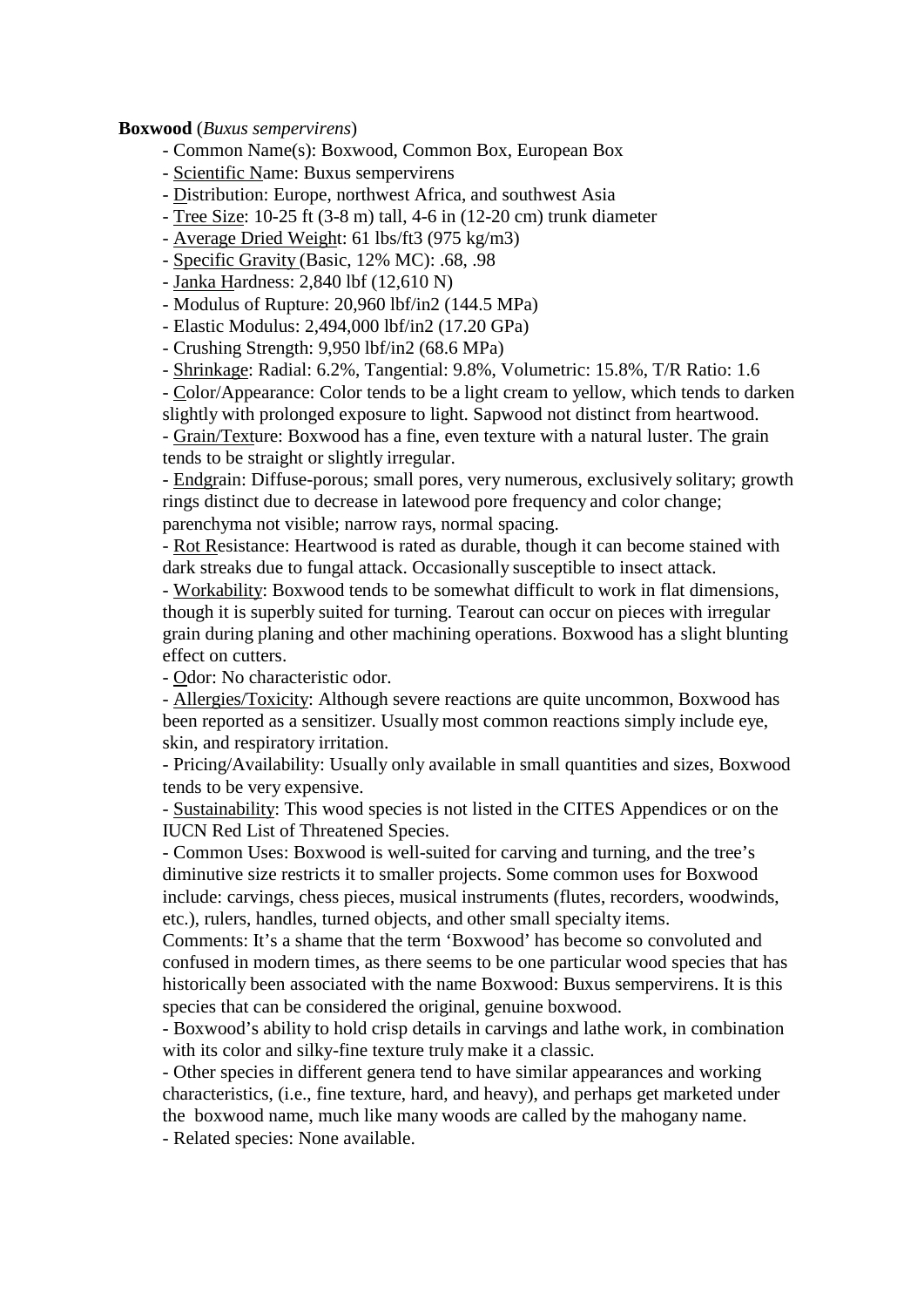#### **A short explanation to the description**

Technical terms are elucidated on the website (click on the word). Some examples: - Specific gravity: this is according the explanation without a doubt the single most abused and vaguely used term in woodworking terminology. Technically, specific gravity is a measure of the ratio of a wood's density as compared to water. (So if a wood is of the same density as water, the specific gravity would be 1.00.) However, as with any density measurement for wood, it is greatly dependent upon the wood's moisture content: the more moisture the wood contains, the denser it will be. The chief problem arises is that there is no standardized way between woodworkers and botanists to express specific gravity: and there is no implicit or assumed values. At least with average dried weight, the moisture content is generally assumed to be at 12% unless otherwise noted.

- Janka Hardness, about which is said that this number is incredibly useful in directly determining how well a wood will withstand dents, dings, and wear, as well as indirectly predicting the difficulty in nailing, screwing, sanding, or sawing a given wood species. For reference, White Oak has a Janka hardness of 1,360 lbf (6,000 N), while the super-hard Lignum Vitae has a hardness of an astounding 4,500 lbf (20,000 N). On the lower end of the spectrum, Basswood has a hardness of around 410 lbf (1,800 N).

- About shrinkage: a basic measurement of shrinkage is the amount that the wood shrinks when going from its green to ovendry state. In other words, since wood in its green state is at its largest dimension, and ovendry represents its driest (and therefore smallest) volume, green to ovendry is a measurement of the maximum possible percentage of shrinkage; this is referred to as the wood's volumetric shrinkage. Wood is anisotropic, which means that it has different properties depending on the direction or orientation of the grain; that also applies to shrinkage when the wood is dried. Shrinking in tangential direction is always more pronounced than in radial direction; in comparison the shrinkage in length direction is very small. However: instrument parts which got crooked show that there is some difference in shrinking in length direction.

The wood database gives for the shrinkage of boxwood: radial: 6.2%, tangential: 9.8%, but in a Dutch publication ('Houtsoortenvadamecum') I found values of 11% and 15%, which indicates (and that is also my experience) that the shrinkage of boxwood from green to overdry is bigger than of other wood species which are used in woodwinds making.

- Sustainability: Buxus sempervirens is found in several parts of Europe, bigger trees are more commonly found in countries around the Mediterranean. It is not on the IUCN Red List of threatened species, but the prices are now much more higher than they were 30 years ago. That is in indication that first quality of the wood has become more rare. Boxwood has one advantage: after cutting it can grow again to a new tree. And maybe, afte 100 years, you can cut it again.

- I am no so sure if boxwood from Asia is the same species as Buxus sempervirens. The genus Buxus contains approximately 112 to 116 species and belongs to the family of the Buxaceae (Boxwood Family, [see http://en.hortipedia.com/wiki/Buxus\\_sempervirens\).](http://en.hortipedia.com/wiki/Buxus_sempervirens)) My first traverso (a copy after Scherer, made by Guido Klemisch) was made of boxwood from Thailand (or there about). On [www.nytimes.com/1986/11/23/travel/shopper-s-world](http://www.nytimes.com/1986/11/23/travel/shopper-s-world-)japanese-combs-crafted-from-history.html is a story about wooden combs which are made of Japanese or Thai boxwood. No scientific names of the species are mentioned, but it is likely that both types of boxwood are varieties of Buxus microphylla.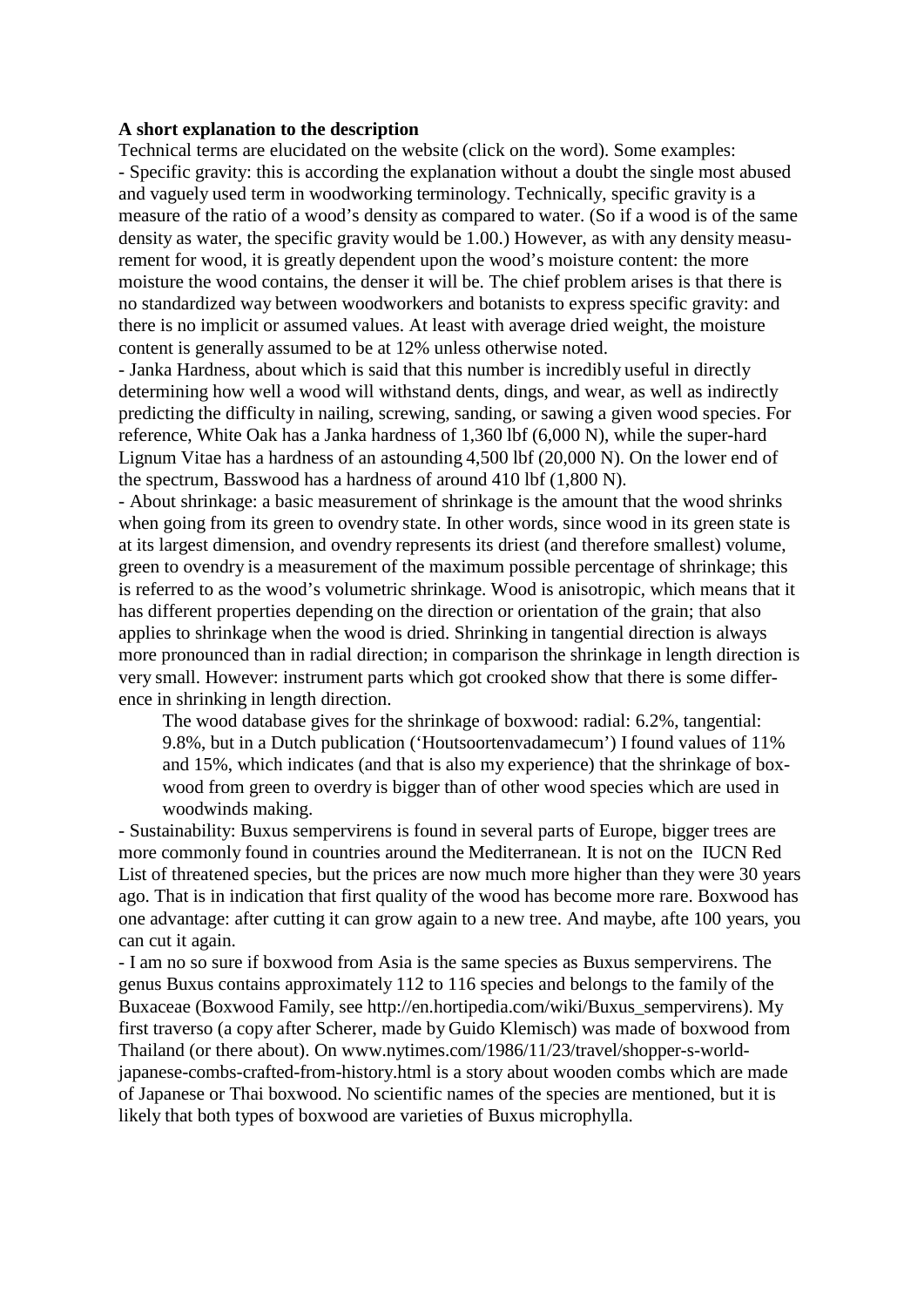# **Identifying wood**

Identifying wood is sometimes straightforward, but often difficult. For instance the differences between ebony and African blackwood: I have seen a series samples in the xylotheque  $(=$  collection of wood samples) of the Wageningen University which show so much variation in colour (from completely black to dark brown) and texture (from very fine to moderately fine grain), that since then I am very cautious in describing the dark black woods of historical woodwinds: also because these instruments were as a rule severely polished and oiled, which makes identifying even more difficult. A magnifying glass doesn't help here to see the details in the wood. A microscope is needed for a secure identification; but then you must cut pieces from the wood, and that means an action of destruction, even when the slices - are very thin (which they have to be). See www.wooddatabase.com/wood -articles/the-truth- behind-wood-identification/ for an interesting essay about the difficulties of wood indentification.

Who is interested in wood, may join an organisation as the International Wood Collectors Society [\(www.woodcollectors.org.](http://www.woodcollectors.org/) For Dutch readers: [www.houtinfo.nl](http://www.houtinfo.nl/) gives a database of wood species, and information how to use them.

# **Making a choice**

There are world wide many - some sources mention over 100.000 - species of trees. It is therefore a bit difficult to make a choice for our job: making woodwind instruments. My advice for inexperienced makers: do not begin with experiments with rare on unusual woods, but look what other people do. Historical woodwinds are often made of (European) boxwood, maple (also called sycamore, often used for long instruments such as bass recorders and bassoons), fruit woods (plum, cherry, pear wood) or expensive tropical woods such as ebony or rosewood. In modern woodwinds there is a more variation, as you can find in the catalogues of recorder factories. You do not find these timbers in DIY-shops; you must go to traders (or websites) who sell exotic woods. In the Netherlands these firms are called 'fijnhouthandels', also traders in fine wood. In Germany: 'Feinholz' or 'Edelholz'.

Qualities and aspects which are important for instrument makers:

- acoustical properties of the wood, related to its density (specific weight, spacing of the growth rings)
- availability in relation with nature conservation (endangered species, CITES)
- availability in relation with size (length and diameter) of the logs and price
- weight of the wood
- quality of the logs: straight, twisted grain, free of knots and decay
- grain: fine or coarse, regular (straight), irregular (curly), with long or short fibres
- aspects of drying the wood (how long it takes, possibilities for speeding up drying)
- stability of the wood when it is exposed to moisture (condensation in the bore)
- health aspects (is the wood poisonous, irritating, bad smelling)
- reaction to the tools (some woods have silicious contents which make tools rapidly blunt)

Another advice: it is important to get really familiar with the wood of your choice. But that is often complicated, and you will often have the suprise of new experiences. Sometimes I struggle with a piece of wood (for instance boxwood or olive wood), there are irregegular spots, cutting is difficult and everything goes slowly. And other pieces of wood of the same species are a real feast: drilling, turning, cutting, it is all an easy and pleasant job. And these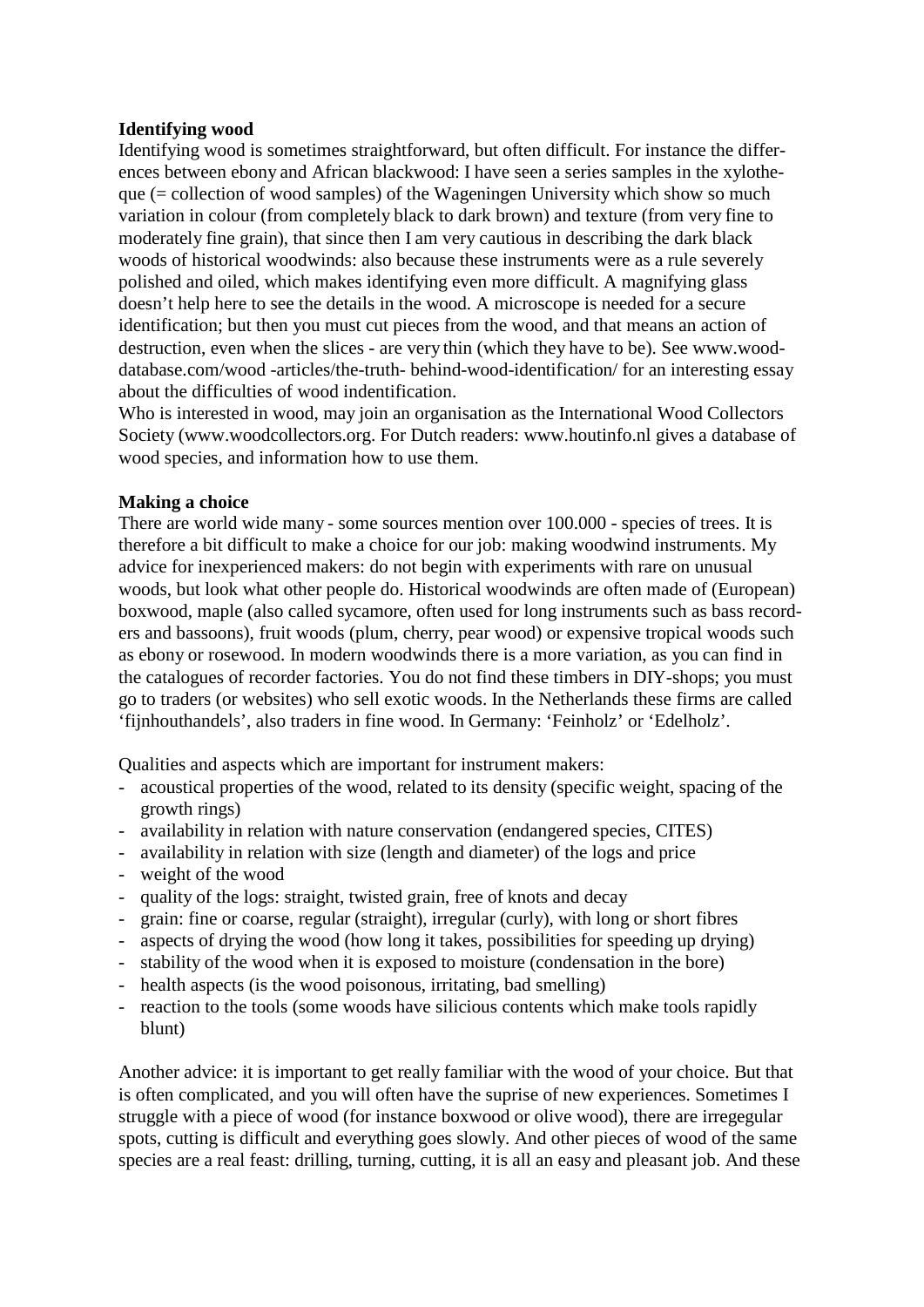differences in the behaviour are often unpredictable: the difficulties come as a surprise. That leads to the question: which pieces of wood makes the best instruments, the easy or the difficult ones? I don't know the answer!

#### **Acoustical properties of wood**

What makes the differences in acoustical behaviour between timbers used in woodwind instruments? First, we must consider that each instrument has essentially two parts: a generator for the production of the sound (vibrations of the air), and a resonator in which those vibrations are transformed to the desired pitch (by opening tone holes).

The generator for a traverso is the mouthhole, for reed instruments the reed, for recorders the sharp edged of the labium; but those items are actually the end point of a longer way: the creation of sound starts of course in the body of the player: mouth, lungs, diaphragma where the wood of the instrument doesn't play a role. But it does that surely for the resonator. It is in the bore of the instruments a matter of reflecting or adsorption of the harmonics of the tones, which is different for all types of wood. The properties of the surface of the wood play also an important role: for instance polishing the wood or impregnating or covering it with oils - some of them giving a soft, other a hard layer.

It should be easy to set up a research into the acoustical properties of various timbers. Make tubes in those timbers with the same internal and external dimensions, place a small loudspeaker to the entrance of a tube, generate a well-defined sound by that loudspeaker, and measure the sound spectrum at the other end of the tube. But I do not know about such research, maybe that I can find a laboratorium which will give it a chance.

For recorders, however, there is information on websites of some factories about what they believe is the sound of their instruments. I have collected the data on a selection of websites of Mollenhauer (Germany), Aafab (Netherland, with the brands Aura and Coolsma), Von Huene (USA) and Lazar (http://www.lazarsearlymusic.com).

# **Eureopean boxwood**

Mollenhauer recorders: bright and rich in overtones.

Aafab: Boxwood is a very compact and heavy wood and is traditionally used for woodwind instruments. The sound of boxwood recorders is warm, clear and rich in overtones.

Von Huene: Genuine boxwood of this type is extremely fine grained, and carves beautifully. However, because it is extremely slow-growing (a tree large enough to use for instruments may be as much as 300-500 years old!), the wood is often full of knots, splits, cracks, and other imperfections. Boxwood is quite labor intensive; it is difficult to find a length large enough to make an entire instrument, so the head, center and foot are each turned from a different piece, which must be matched for grain and color. Blemishes are often not visible until the wood is turned, and a nearly finished piece must be discarded. The natural color of boxwood is pale yellow, but it is frequently stained darker colors. Early makers stained boxwood instruments to make them look more exotic and elegant, to help the different pieces of an instrument match better, or to disguise discoloration in the wood.

Lazar: boxwood recorders have an elegant tone

# **Castello boxwood**

Mollenhauer recorders: a warm and bright sound.

Von Huene: Castello, Maracaibo and Zapatero boxwoods are varieties of South American or Asian origin, unrelated to true European boxwood. They are less dense and not so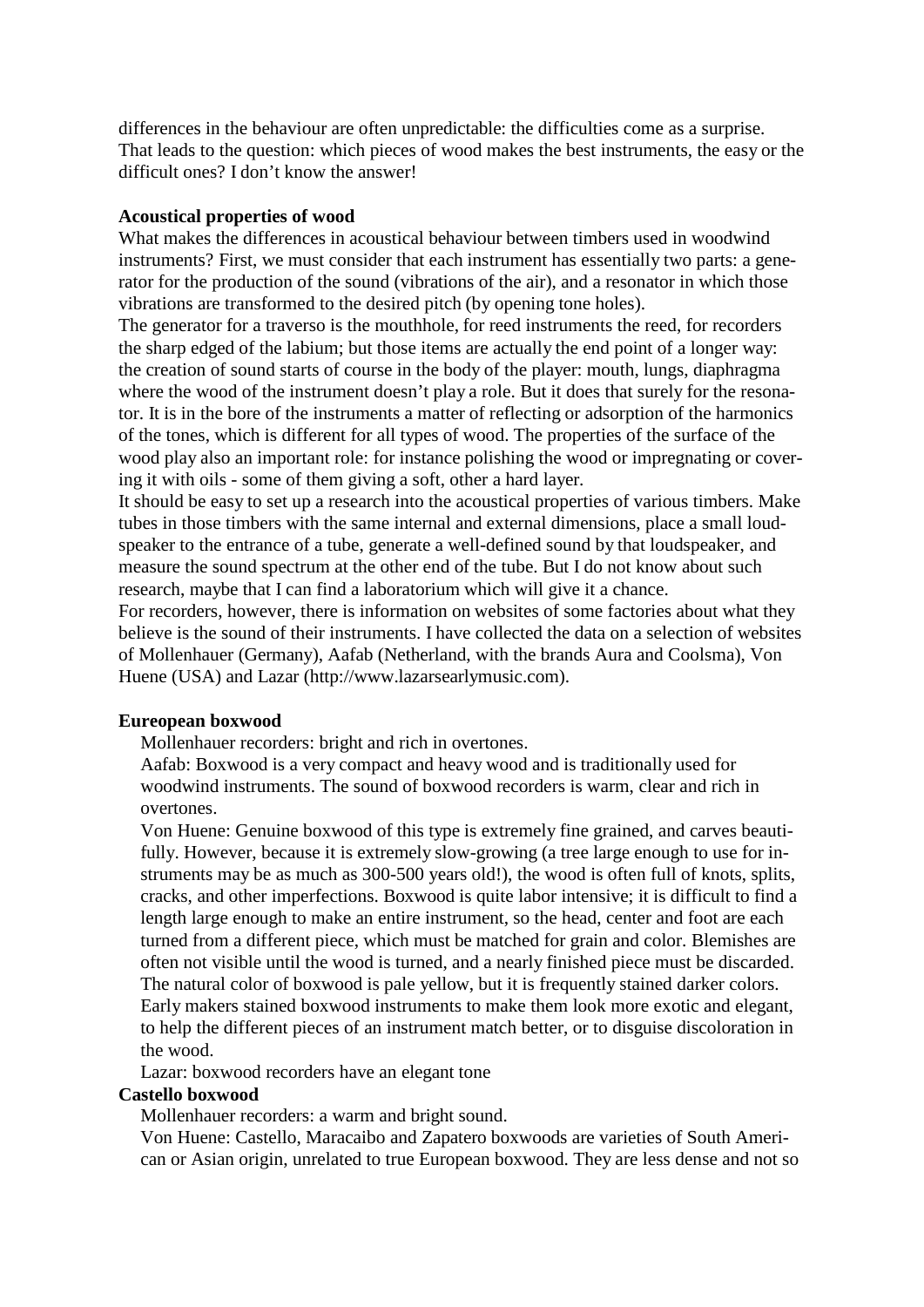fine-grained, but grow faster and straighter, making these woods far more economical to use for large-scale production.

Lazar: dense and firm, easy response.

# **Olive wood**

Mollenhauer recorders: full, open tone.

## **Fruit woods**

pear wood:

Mollenhauer: a warm sound with a strong fundamental.

Aafab: Pear is a medium heavy wood which like maple is impregnated with paraffin. That makes it more resistant against moisture and makes the sound more full. The sound of pear wood recorders is soft with a strong fundamental.

plum wood:

Mollenhauer: earthy sound, smooth structure.

Lazar: firm and resonant sound.

#### **Maple**

Mollenhauer: soft and light sound.

Aafab: maple is impregnated with paraffin; the sound: soft with a strong fundamental Von Huene: ice for copies of Renaissance recorders because surviving original instruments were made of maple or similar woods. It is available in very large, consistent pieces, particularly important for Renaissance instruments which frequently require very large recorders to be made in only one or two pieces. It is also lighter in weight and for this reason, it is also used for Baroque and modern tenor & bass recorders. Maple can also be very decorative when a piece has curly, 'flamed' or otherwise figured grain. It is also used for many inexpensive recorders, and is porous enough that it is sometimes impregnated with wax under pressure to help protect the wood from absorbing too much moisture. Its natural color is very light, but it is often stained to bring out the beauty of the grain. We use American hard maple which has a sweet, warm tone and blends well with other instruments. German makers sometimes use European sycamore (also called sycamore maple), particularly for Renaissance recorders.

## **Palisander, rosewood**

Mollenhauer: robust, well-balanced and forceful sound.

Aafab: clear and rich in overtones; palisander gives sometimes allergic reactions. Von Huene: 'Rosewood' is a generic term for a variety of woods in the Dalbergia family, including palisander, kingwood, tulipwood, and many others (so-called because when these woods are cut, they emit a faint scent of roses). Rosewoods have very colorful, high-contrast grain, striking in appearance, and ranging in color from orange through reds and purples to deep brown. We select only the finest woods for their exceptional grain and beauty. The tone of rosewood recorders is typically reedy and rich in overtones. But there are so many varieties of 'rosewood', terminology can vary. For example, Moeck produces recorders in both palisander and tulipwood, but designate the latter simply as 'rosewood', which can sometimes cause confusion.

Lazar: vigorous tone, rich with overtones.

# **Tulipwood**

Mollenhauer: full tone with a strong fundamental.

Lazar: easy response, rich sound.

#### **Ebony**

Von Huene: African ebony is a very hard, dense wood, deep brown to black in color, a favorite of makers looking to produce outstanding visual pieces. Its density gives it a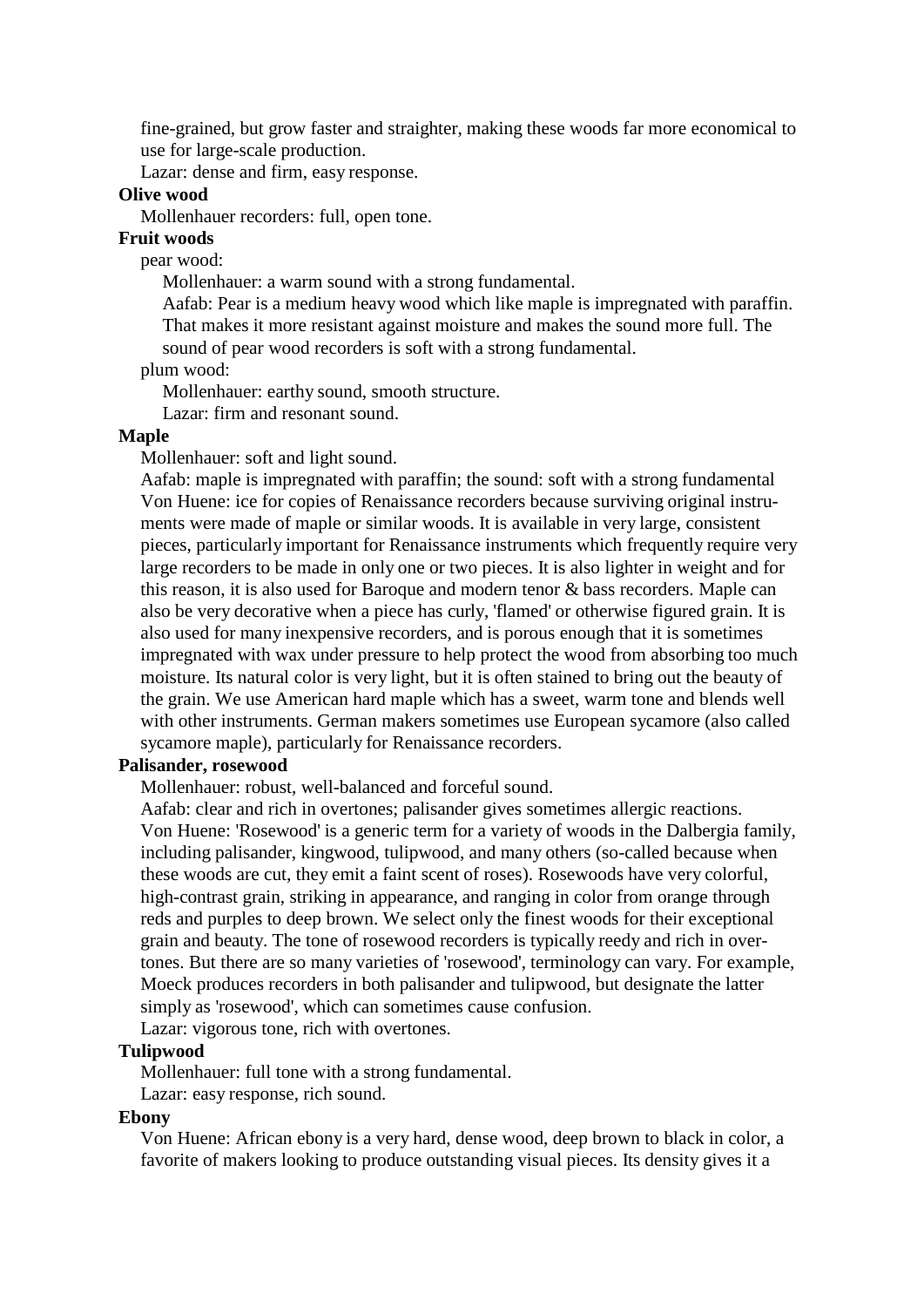bright, bold, and powerful tone, which many players favor for concerto instruments where volume is a concern.

# **African blackwood - grenadilla**

Mollenhauer: intense and elegant tone.

Aafab: a clear sound, rich with overtones, elegant.

Von Huene: Grenadilla is a beautiful, dark wood that resembles ebony but may have a bit more brown in the grain. Extremely tough and durable, grenadilla produces a tone that is bright, clear, and penetrating; many of our customers favor grenadilla instruments for solo and concerto work.

Lazar: precise and elegant tone.

Comment: I suppose that a 'warm sound' means that the fundamental is strong, and that a 'bright sound' is rich with overtones. But what exactly is for instance a 'robust sound' or an 'elegant tone'? My experience: hard woods give a loud sound, but you will also hear some of the noises louder. And heavy woods als grenadilla need more time to warm up, to avoid clogging by condensation of the windway.

# **A summary of my own experiences**

I have used European boxwood with good results for recorders, traversos and oboes. But as Von Huene said: boxwood is quite labor intensive, and you must solve many smaller or greater problems. The black spot on the head of an alto recorder (see photo) was not visible at first when the wood was still thicker. On the lathe it became bigger and bigger, there was

also leakage of air. I solved the problem by impregnating and filling up all crevices with glue, but that was not enough. I made the socket at the right much longer (to just after the knot) and glued in a new ring (lining) of boxwood in the bore. It is now one of my finest instruments. I have also made some recorders and traversos from ebony, but I prefer for



recorders palisander, for instacne Santos palisander which I onse bought as 'iron wood'. The problem: some people getting really ill when they make or even play these instruments. And it is also difficult to find pieces of the same colour and quality of this wood. The same applies to olive wood - which gives a very refined sound to recorders - and there is something else: I do not know how long these instruments will last.

For my workshops I have also used pear (with has a rather dull appearance), cherry and plum wood (much nicer). Cherry and plum are both from the genus Prunus, and again there is a lot of variation in quality (weight, grain) within these timbers. You need always to oil the instru-ments heavily to get a nice sound, or - what I discovered with some pieces of pear wood - to get a sound at all.

Other woods I have used: laburnum (from a tree in a garden nearby), which has a beautiful dark colour, but workability is not so easy and the wood is poisonous or irritating, at least for some people (I myself had no problems). Bubinga is a dark red wood from Africa; it is used by some recorder factories and long ago I bought quite a lot of this timber. But the grain was rather irregular and it was difficult to get a smooth surface of the windway roof and labium.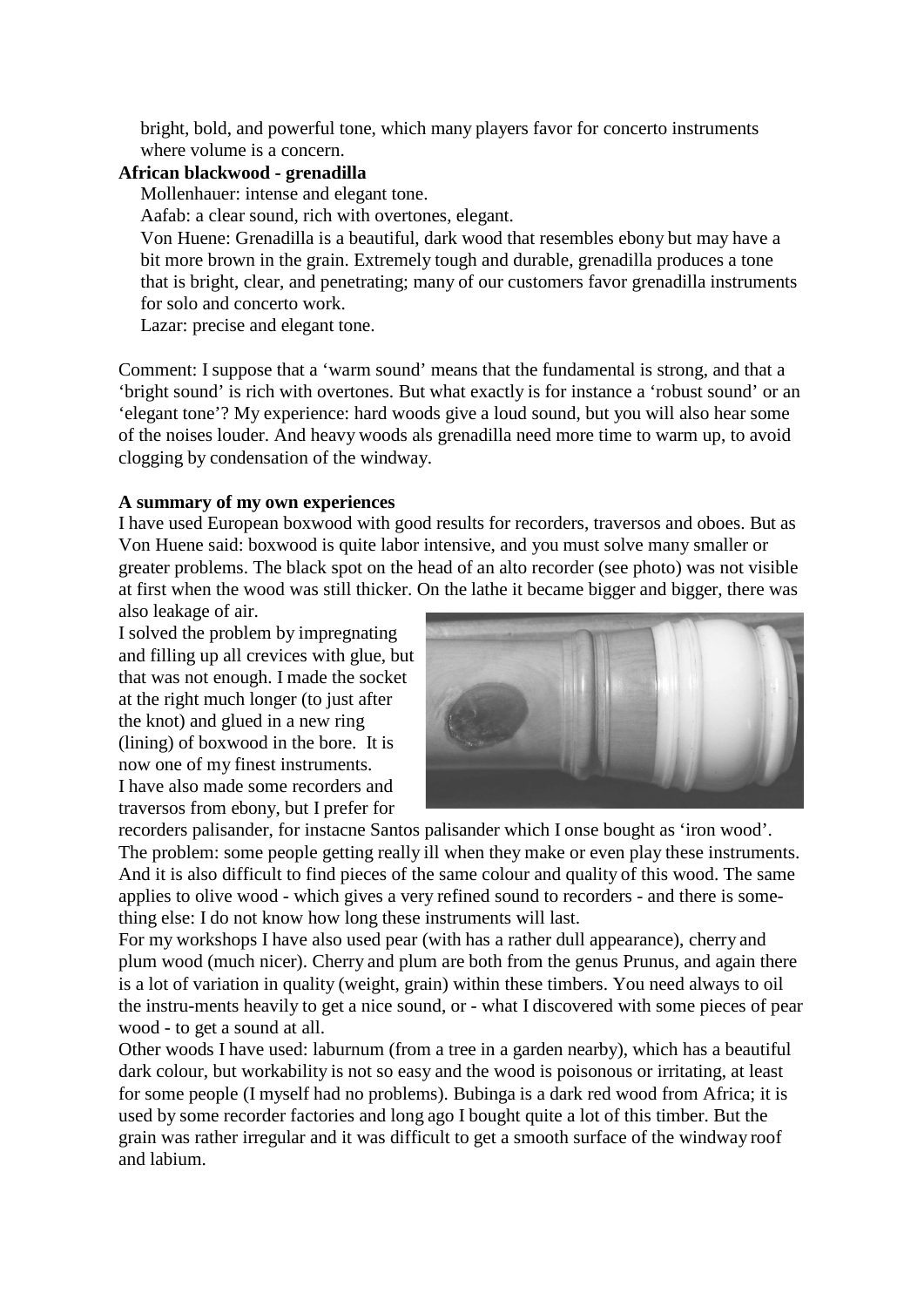## **FoMRHI Comm. 2044 Jan Bouterse**

## **Making woodwind instruments**

#### **4- Wood for woodwind instruments - part 2: buying, drying and new developments**

#### **Buying and selection of timbers**

Most timbers for woodwind instruments can only bought at specialist suppliers, their name and addresses you can find on internet. Please remember that 'tone woods' are woods for string instruments. In English language the term 'soft wood' is used for the wood of coniferous trees, but in other languages (Dutch) it is a term for every species of wood which has a soft texture. Some coniferous trees produce a harder quality of wood than deciduous trees (trees with leaves); I know of an instrument maker who made a picollo traverso of thuja wood.

Buying wood on internet is a matter of trust: hoping that you get the right species, the right dimensions, a good quality. But buying in a shop is also not easy. A general rule is that small (narrow) growth rings indicate that the tree has grown slowly, and that the wood is harder. In the case of boxwood you can select the most straight stems, but as a rule you can't easily see the spacing of the growth rings.

Some violin makers go themselves to the forests to select trees, knock them with a hammer and listen to the resonance. A Swiss dealer of tonewoods told me that such way of selecting has no much sense. Only after felling the tree and cutting the logs into quartered sections, you can tell more about the quality, he said. Woods for string instruments is sold in various quality classes, from A, AA, AAA to Master qualit[y](http://www.tonewood.ch/) [\(see www.tonewood.ch](http://www.tonewood.ch/) for more information). I have never seen such qualifications for woodwind timbers, but the quality of what you can buy does vary rather much. But you must judge those qualities yourself, and that is not an easy job, especially when you are buying logs (sections of stems) which are not sawn in parts.

#### **Strong stories?**

There are many strong stories about wood. Sometimes they might be true, such as that trees which grow on water veins are stressed and develop twisted grain. Another story is that wood which is cut at the right moment within a moon cycle (of course in one of the winter months) is more stable and is better for making musical instruments. The Swiss company mentioned above has carried out in cooperation with a research institute a study to determine whether variations in wood characteristics are connected with lunar cycles. Wood (mainly spruce, which is of course not a species which is used for woodwind instruments) that was cut during the weaning phase of the moon, showed less variations in moisture content. That means: in the drying process it lost less weight, but when exposed to wet conditions, it also absorbed less moisture. As result: this wood is - or should be - more stable, it doesn't shrink and expand so much when during the seasons and in changing conditions. We might assume that the same applies to woods used in wind instruments. The Austrian woodwind maker Rudolph Tutz once told me a very strong story: elm wood, cut at the right moment in the moon cycle, was freshly used for a floor in a house and didn't shrink at all in the following years. But fresh (thus wet) wood is rarely used for woodwind instruments. We know that it is done for the Norwagian *seljefløyte*, a foulk recorder, made of willow wood. This is however rather simple instrument which has not a long lifespan.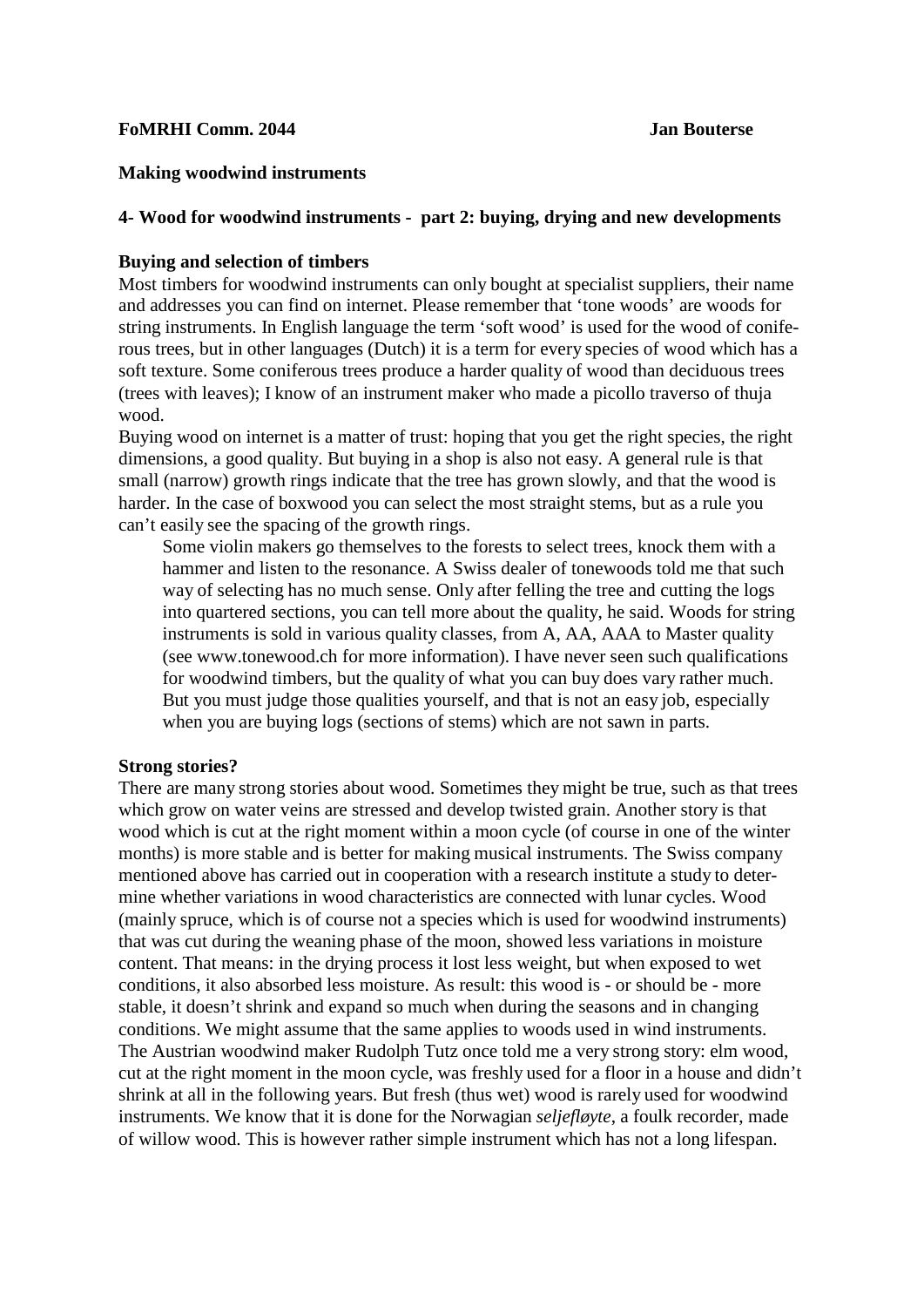#### **Measuring the moisture content of wood**

The important question: is the wood that you just bought dry or stable enough for its destination: to become part of your instrument? There is no simple answer. Several timbers are artificially dried before being sold, but even then you can't be sure whether it can be used directly.

Measuring moisture content (MC) of wood is a science in itself. The website www.ces. ncsu.edu/nreos/wood/wpn/methods\_moisture.htm gives a well-organized survey of how it can be done.

- The traditional - but not so practical - way to measure the MC is to take a sample of the wood and dry it in controlled conditions in a ventilated oven at  $100$  to  $105^{\circ}$  C until it the weight is constant. The loss of weight gives you exactly what the MC was before drying. - Electric moisture meters allow the user to rapidly and accurately estimate wood MC's less than 30%. Most hand held moisture meters are typically either resistance (pin type) or dielectric (flat plate) meters. In the past, meter readings needed to be corrected for species and temperature by hand using printed tables. Today, commercially available state-of-the-art moisture meters have species and temperature corrections built into the digital circuitry. Both types of meters offer the same accuracy over about the same range of MC's. None of these meters provide accurate readings above 25 to 30% MC. - Resistance moisture meters uses pin type electrodes that penetrate the wood up to depths of 2½ inches. That causes holes in the wood, and apart from that, you can only use such pins if softer types of woods which are generally no use for woodwind makers. - Dielectric moisture meters use surface contact, flat plate electrodes that do not penetrate the wood. The depth of penetration by the measuring field ranges from 0.5" to 1.0" depending on the model. In situations where the field penetration is greater than the thickness of the wood, care should be taken as the reading will be affected by the material beneath. Dielectric meters read the average MC of the zone penetrated by the electric field. Similar to resistance meters, the accuracy of dielectric meters in measuring average MC is  $+1\%$  moisture content. The readings are reportedly most influenced by the wood nearest the electrode, and are consequentlymore reliable on wood with a fairly uniform MC than on wood with substantial moisture gradients.

Corrections for wood species must be performed due to density differences between species. It maybe necessary compare meter readings from representative samples with the MC determined by ovendrying.

With pins that penetrate the lumber, resistance meters leave holes in the wood. Dielectric meters use surface contact electrodes that are non-invasive and leave no marks. But how usefull are these meters on small pieces of wood, such as blanks that we use for instrument parts?

# **Storage and drying of wood**

What can you do to lay up the wood, and improve the quality? At first: the website 'wood database' (for instance the article by Eric Meier on www.wood- database.com/woodarticles/drying-wood-at-home/) gives detailed information about almost every aspect of using and drying wood. There is no need to repeat here all instructions you can find there; I concentrate on my own experiences with wood for making woodwind instruments. Always remember: the process of drying of wood has two main components: a- the water that escapes from the wood to the surrounding air, and b- the transport of the water inside the wood to the surface of the wood. These two components must be in balance. When a- is going too fast, the wood will crack on its surface. When b- is going too fast (which happens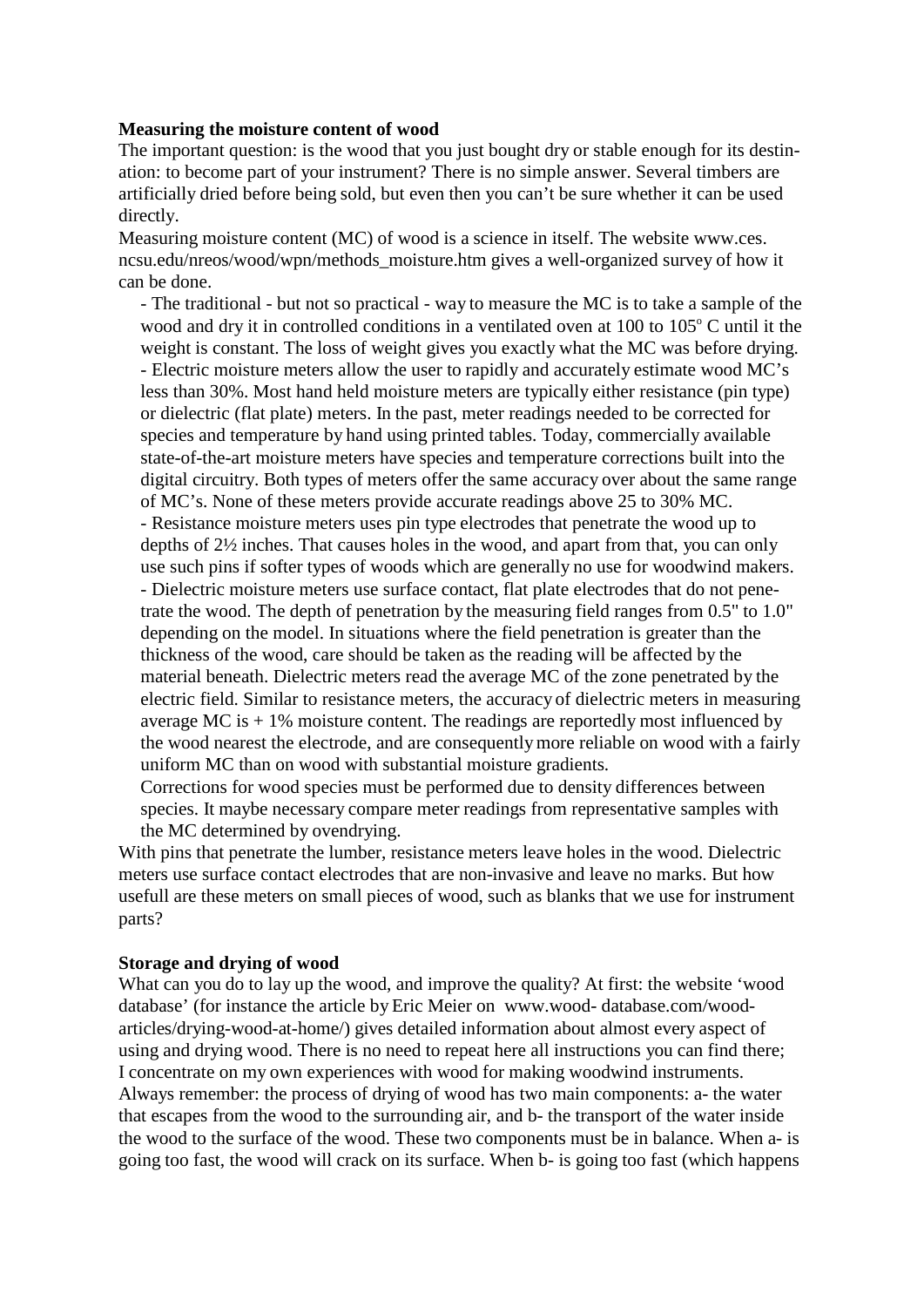with some ways of artificial drying), internal cracks may occur in the wood, which are even nastier because you can't see them until you are start working with the wood.

# **Freshly cut wood and water storage**

In the past years, I have got several deleveries of wood by various people: sometimes small pieces, but also rather large sections of tree stems: boxwood, cherry and plum, laburnum (nice wood, but poisonous), ash (for tool handles) and some other obscure species. These timbers are generally very wet, the logs contain a large amount of water which often constitutes up to 50% of the wood's weight. Most of this water will evaporate when the wood is placed in dryer conditions, resulting in an equilibrium with the relative humidity of the surrounding air. But that takes some time, depending on the thickness of the logs and the type of wood. The best way is gradually seasoning the wood, starting outside in a covered (but not damp) place where the logs are stacked up so that the wind can blow free through the pile. But at first it is better to remove the bark and cut (or saw) the fresh wood in smaller parts (for instance quartering). And it is important to remember that moisture escapes from wood much faster on the ends than through other surfaces, causing tensions which will result in cracks. Sealing the end grain forces the moisture to exit in a slower, more uniform manner and reduce the developing of cracks. I use simple white wood glue for sealing the ends, other possibilities are water-based wax emulsions, latex paint or liquid paraffin.

I must make here a remark about water storage of wood, which is submersing freshly cut tree trunks in ponds or basins with streaming water. It is a traditional method of protecting wood against decay (for instance by fungi or insects), especially in situations where there is no time to saw the trunks into smaller sections to be dried in the air (see below). But this system of water storage can also improve the quality of the wood, reducing the tensions in the wood (which are the result of the felling of the trees) and at least for some species (e.g. fruit woods): water soluble carbohydrates, which are one of the the causes of fungal decay, are rinsed out. But I could hardly find any useful information in English language on internet about water storage. Is this tradition dying out? As a result I can give here no advice what to do with wood logs.

After a year in the pile outside on a sheltered place, fruit wood (and similar) species can be moved to your workshop, garage or other dry and preferably non-heated room. It is good to cut or saw the logs (again) into smaller (square) pieces and remove the sapwood.

**Important:** you must always saw the wood logs in sections which are oversized, longer (and thicker) than the intended instrument parts in which they will be transformed. When the wood is sufficiently dried, I remove at both ends of the log one centimeter (or about). This because the chance that there is still some tension at the ends, or there are tiny hair cracks which are hardly visible but might give real problems later on. And after this operation, there must be still some overlength left, as we need some margin when drilling and turning the wood into instrument parts. Do also not cut the logs in pieces which are thin in relation to the length, since there is a chance that they will distort during the drying process.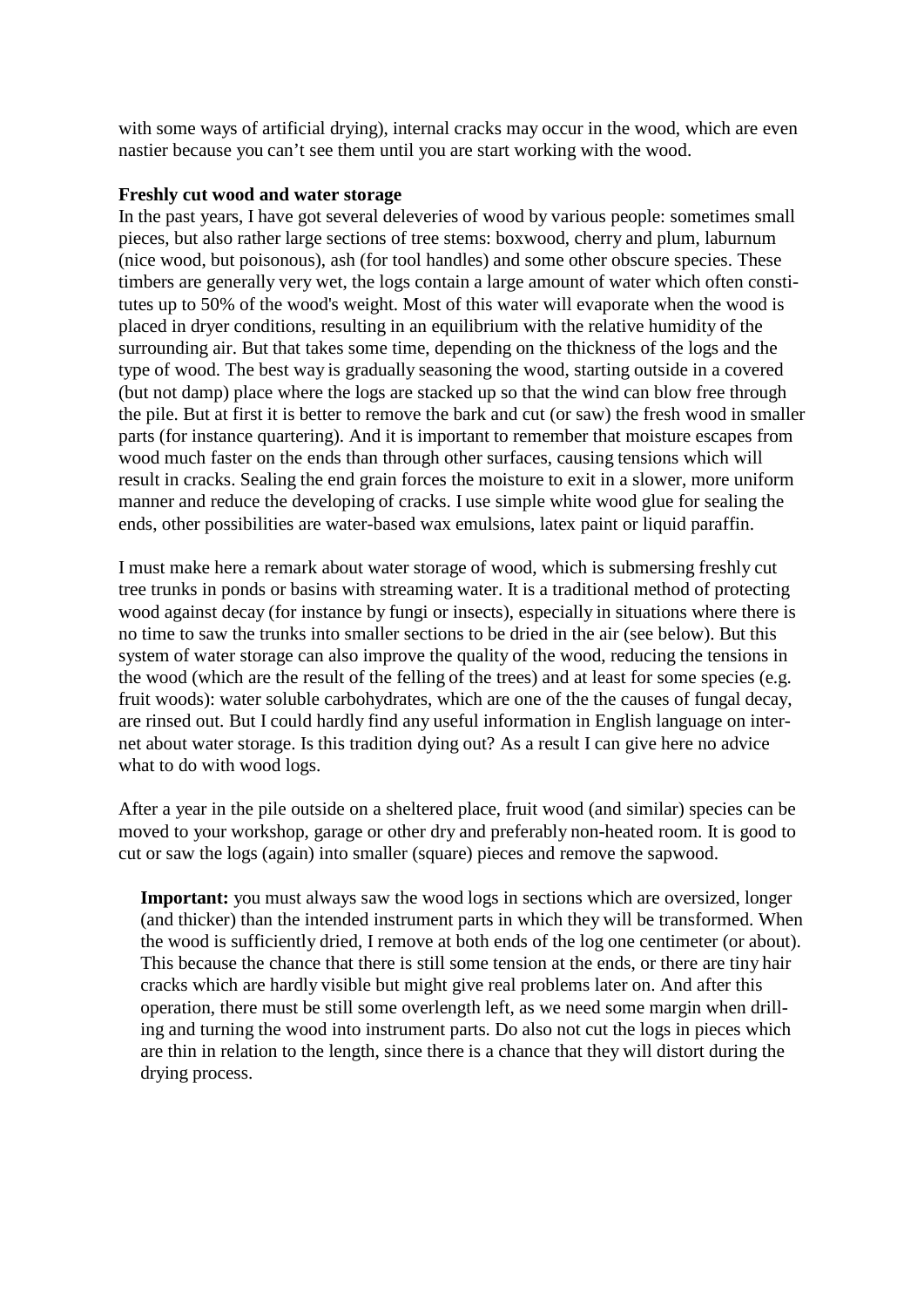

**Exotic woods**

ments.

workshop of an amateur

Most exotic (e.g. tropical) woods which you can by in Europe are dry enough to be stored inside your house, in a non-heated room. If it is not done already, you must seal the ends to avoid cracks. Before using the wood, it is often better to saw it in smaller pieces and move those into your workshop. Remember that in the winter season when it is freezing, the humidity of the air in your house can be very low. That can result in cracks or thinner pieces of wood which might deform.

#### **Boxwood**

Boxwood must be seasoned slowly, especially when you buy it as stems. Put these for some years in a cool cellar to avoid the forming of cracks. A warning: fungi may attack the wood when it is stored in too wet conditions. It causes dark spots in the wood, which make it not useless, but might give health problems. I myself am, however, not too afraid of cracks. One long crack in the wood means that the wood beside the crack is free of tensions (or at least I hope so). The stem on the photo has a maximum diameter of about 20 cm, which is for boxwood very thick. The stem in the background has a strongly twisted crack, which makes is much more difficult to saw it in smaller pieces for parts of woodwind instruments. Both stems are now for approximately 30 years in my workshop, which is dry, but has no heating. It is really necessary to saw the wood in smaller pieces and move them gradually in warmer places, as told above with the other woods. The pieces must have a moisture content of 12% or less.

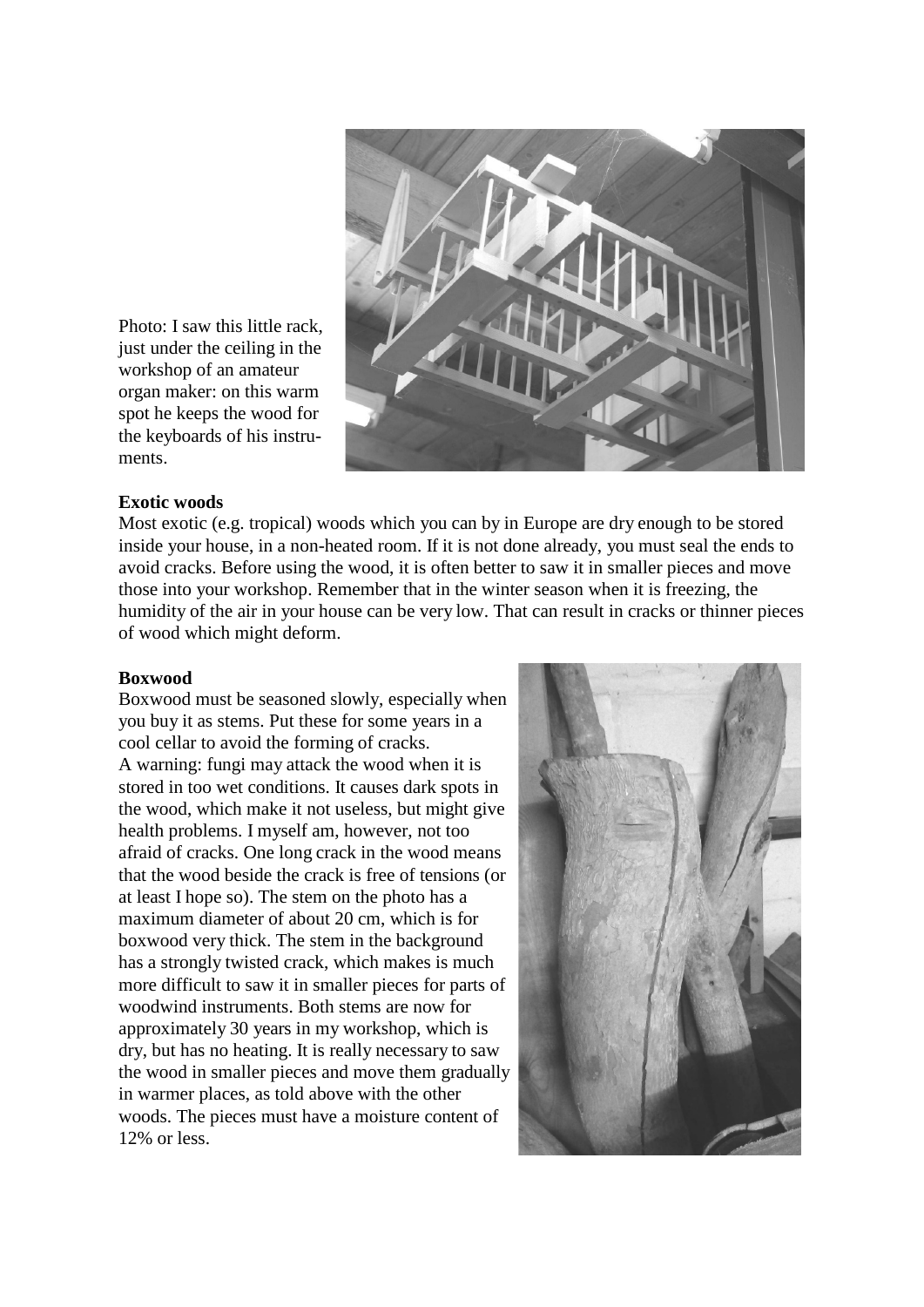# **Boxwood in the microwave oven**

The general advice for boxwood is also: do the drying process slowly. But I have done some experiments with drying pieces of boxwood in a microwave oven, see FoMRHI-Q 40 (1985), p. 74/75. 'The microwave way: drying boxwood fast and easy' (Comm. 641). I have no new information, apart from the fact that I have obtained good results with this method. The essence of the microwave radiation is that it triggers the water molecules throughout the whole body of a piece of wood, which starts the process of transport of the water to the surface of the wood, where it escapes into the air. What I do is taking a few pieces of boxwood (for instance 1000 gram), measure the weight (with an accuracy of 1 gram), set the oven on 50% for 15 minutes. Please remember that all microwave ovens have only one energy level (100%): reducing the energy by putting the control button on 50% means actually that the oven is only working half of the time, for instance 20 seconds on and 20 seconds off (etc.). The wood becomes (very) warm, and when Isee that it looses some weight (for instance 2 to 5 gram), I set the oven on a lower level (40 or even 30%) and measure the weight every 5 minutes, until the wood has lost 5% of its weight. It is important to seal both ends of the wood, which I do with white glue. Another advice: cut after drying 1 centimeter off both ends, because those are the places where the wood might have developed some tensions or micro cracks.

I had rather good results in drying boxwood in this way, the wood became much more stable and recorders and flutes didn't crook or shrink. I checked thin slices of wood with a microscope and couldn't detect any differences with boxwood that was dried in the natural way. However, some people say that the wood becomes a bit brittle in the microwave oven. My own experience is also that when turning the wood on a lathe, you might not get quite such a beautiful shaving as with untreated wood.

Microwave drying failed completely with olive wood: that got internal cracks, caused by a very slow water transport inside the wood. I did another observation in the same line: a test with submersing two pieces of boxwood and olive wood in linseed oil revealed that the boxwood piece had soaked a lot of oil and became about 10% heavier; but the olive wood didn't absorb the oil at all and stayed at the same weight. Impregnating or sealing wood with oil is the subject of many discussions between woodwind makers and players. It is, however, difficult to find useful information; I will give my own experiences in an other article.

#### **New developments in drying and modifying wood**

The normal way to season wood is in climate chambers, where temperature and air humidity exactly can be regulated. The time that the wood must be in these chambers depends on the species and the thickness of the timbers. Some woods are treated with steam before they are dried; I know about steamed pear wood and walnut. Steaming is done for improving the stability and the colour of the wood. It is more or less the same process as watering of wood logs, which I mentioned before.

There are recently new developments in drying and modifying wood. On.wikipedia (under Thermally modified wood) you can read about it. There are chemical techniques, such as impregnating wood with acids (accoya, kebony) and thermal treatments such as the Plato process (invented by Shell, but now in an independent factory). The durability of the wood is improved, it becomes harder and maybe that the qualities for some type of musical instruments will we better as well. Many years ago, the Plato-laboratorium did some test for me with samples of maple and Florida cedar. But maple didn't react well on the treatment, there was a lot of distortion. And for Florida cedar (for the blocks of the recorder) it was not